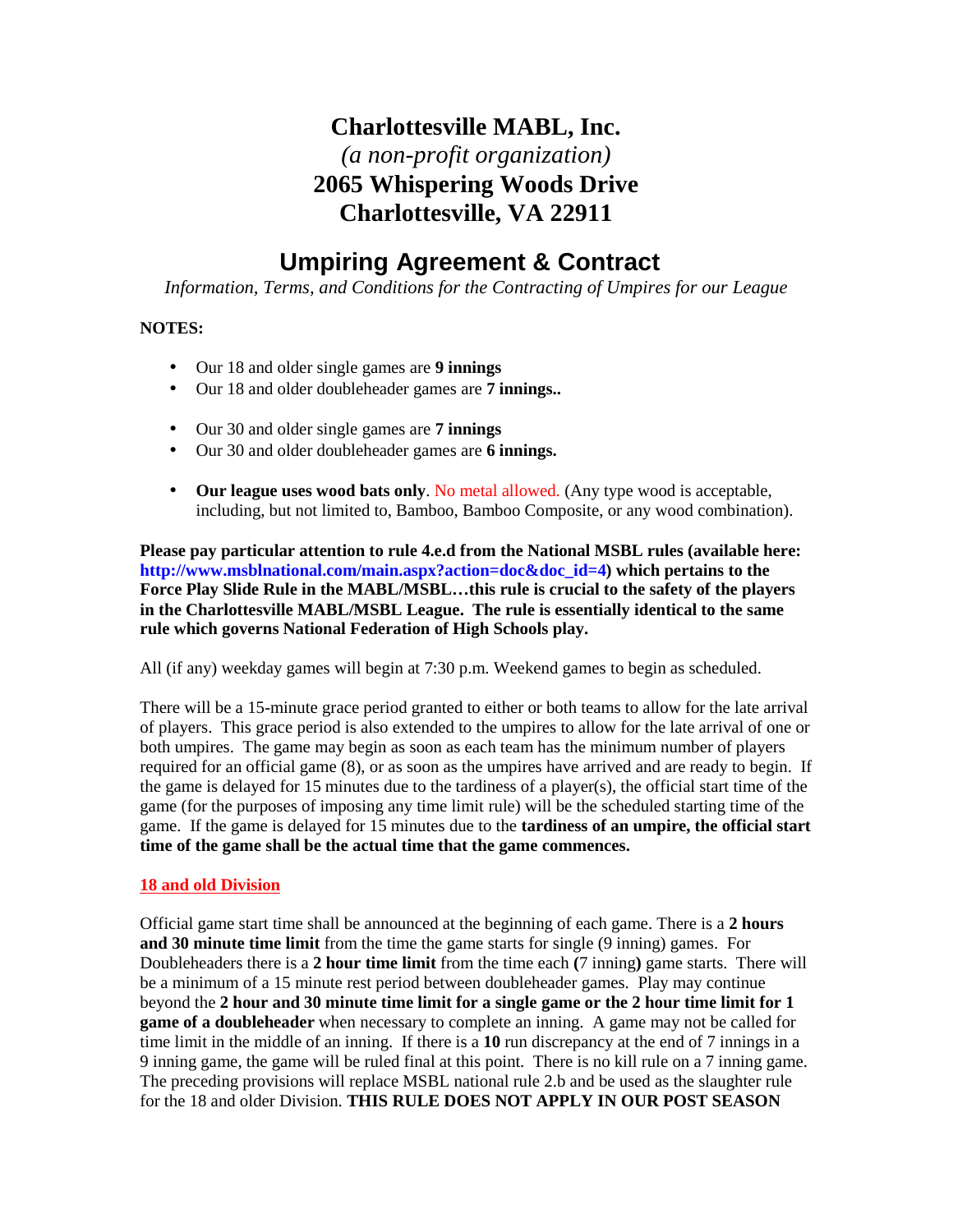### **TOURNAMENT GAMES. ALL POST SEASON PLAY-OFF AND TOURNAMENT GAMES WILL BE PLAYED THE FULL NINE INNINGS WITHOUT REGARD TO THE SLAUGHTER RULE OR TIME LIMIT RULE.**

There will be two umpires per game. The home plate umpire for 7 inning games will be paid \$60.00 per game and the field umpire for 7 inning games will be paid \$50.00 per game (with the exceptions noted below). For 9 inning games the home plate umpire will be paid \$70.00 per game and the field umpire for 9 inning games will be paid \$60.00. (with the exceptions noted below).

The home team manager is responsible for calling both umpires at least 45 minutes prior to game time if a game is to be canceled due to weather or for any other reason. In the event the game is not canceled prior to this time, an \$18.00 travel fee shall be paid to each umpire. In the event the game commences and is then called for weather, prior to completing 4.5 innings (the requirement for an official game), the umpires shall be paid the \$18.00 travel fee and a per inning fee for each inning umpired up to the 4.5 innings required to be an official game. The fee per inning played shall be \$8.00 per inning for the plate umpire and \$7.00 per inning for the field umpire. The fee per inning played for a single umpire officiating the game shall be \$10.00 per inning.

In the event only one umpire arrives for the game, after a 15 minute grace period, the game will be played with only one umpire officiating the game. This one umpire shall be paid \$100.00 for fully officiating the game. If the umpire chooses to have a player from one of the two teams perform the duties of a field umpire, then the umpire shall only be paid the usual \$65.00 behind the plate fee. **It is the intention of the league to have two umpires for each game.** If only one umpire shows for a game on two or more occasions throughout the season, this payment rule shall be open to renegotiation.

The pay period is every other week once the season begins. Once confirmation of umpires is received by the President of the league will then instructed the Treasurer of the league to pay that pay periods umpiring. Payment will be mailed to each umpire within five (5) business days of the end of the pay period.

All umpires are contracted by the Charlottesville MABL and are therefore governed by their rules and regulations and will be required to read these rules off of the Leagues website or obtain a copy of such rules from the President of the League. All decisions pertaining to the continuation of services between the Charlottesville MABL and an umpire shall be made by the Charlottesville MABL Board. If a complaint is filed by any league member against a particular umpire the board will hear both sides of the issue/complaint and render a decision as to the specific complaint and/or a decision as to the future use of said umpire by the league.

Please sign below to indicate your understanding and agreement with the terms and conditions stipulated in this agreement. Then mail this contract to: Charlottesville MABL, Inc. at 2065 Whispering Woods Drive, Charlottesville VA 22911

#### **30 and old Division**

Official game start time shall be announced at the beginning of each game. There is a **2 hour time limit** from the time the game starts for single games. For Doubleheaders there is a **1 hour and 45 minute time limit** from time each game starts. There will be a minimum of a 15 minute rest period between doubleheader games. Play may continue beyond the **2 hour time limit for a single game or the 1 hour and 45 minute time limit for 1 game of a doubleheader** when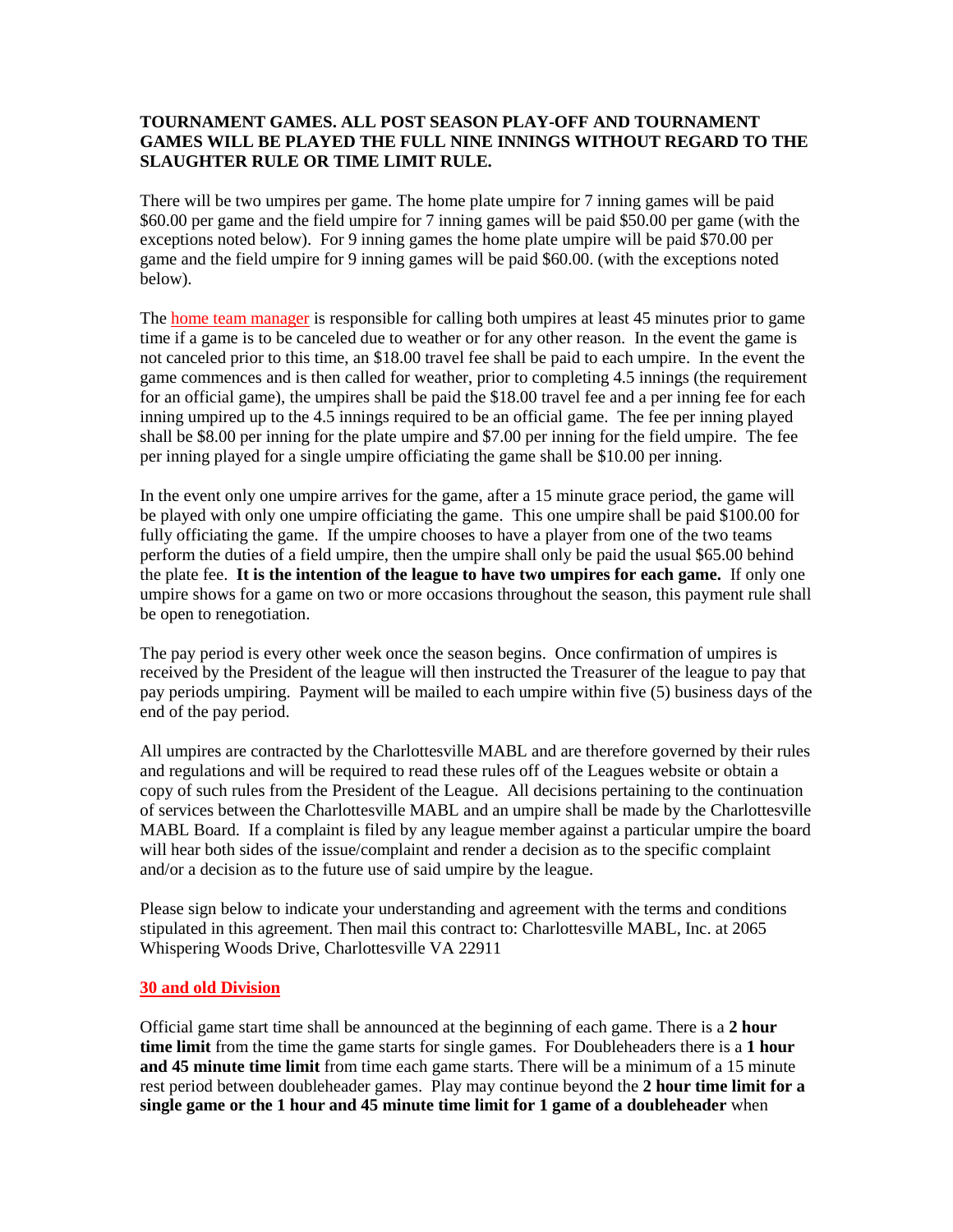necessary to complete an inning. A game may not be called for time limit in the middle of an inning. If there is a **12** run discrepancy at the end of **6 innings** in a 7 inning game, the game will be ruled final at this point. There is no kill rule on a 6 inning game. The preceding provisions will replace MSBL national rule 2.b and be used as the slaughter rule for the 30 and older Division. **THIS RULE DOES NOT APPLY IN OUR POST SEASON TOURNAMENT GAMES. ALL POST SEASON PLAY-OFF AND TOURNAMENT GAMES WILL BE PLAYED THE FULL NINE INNINGS WITHOUT REGARD TO THE SLAUGHTER RULE OR TIME LIMIT RULE.**

There will be two umpires per game. The home plate umpire will be paid \$55.00 per game and the field umpire will be paid \$45.00 per game (with the exceptions noted below).

The home team manager is responsible for calling both umpires at least 45 minutes prior to game time if a game is to be canceled due to weather or for any other reason. In the event the game is not canceled prior to this time, an \$18.00 travel fee shall be paid to each umpire. In the event the game commences and is then called for weather, prior to completing 4.5 innings (the requirement for an official game), the umpires shall be paid the \$18.00 travel fee and a per inning fee for each inning umpired up to the 4.5 innings required to be an official game. The fee per inning played shall be \$8.00 per inning for the plate umpire and \$7.00 per inning for the field umpire. The fee per inning played for a single umpire officiating the game shall be \$10.00 per inning.

In the event only one umpire arrives for the game, after a 15 minute grace period, the game will be played with only one umpire officiating the game. This one umpire shall be paid \$85.00 for fully officiating the game. If the umpire chooses to have a player from one of the two teams perform the duties of a field umpire, then the umpire shall only be paid the usual \$55.00 behind the plate fee. **It is the intention of the league to have two umpires for each game.** If only one umpire shows for a game on two or more occasions throughout the season, this payment rule shall be open to renegotiation.

The pay period is every other week once the season begins. Once confirmation of umpires is received by the President of the league will then instructed the Treasurer of the league to pay that pay periods umpiring. Payment will be mailed to each umpire within five (5) business days of the end of the pay period.

All umpires are contracted by the Charlottesville MABL and are therefore governed by their rules and regulations and will be required to read these rules off of the Leagues website or obtain a copy of such rules from the President of the League. All decisions pertaining to the continuation of services between the Charlottesville MABL and an umpire shall be made by the Charlottesville MABL Board. If a complaint is filed by any league member against a particular umpire the board will hear both sides of the issue/complaint and render a decision as to the specific complaint and/or a decision as to the future use of said umpire by the league.

Please sign below to indicate your understanding and agreement with the terms and conditions stipulated in this agreement. Then mail this contract to: Charlottesville MABL, Inc. at 2065 Whispering Woods Drive, Charlottesville VA 22911